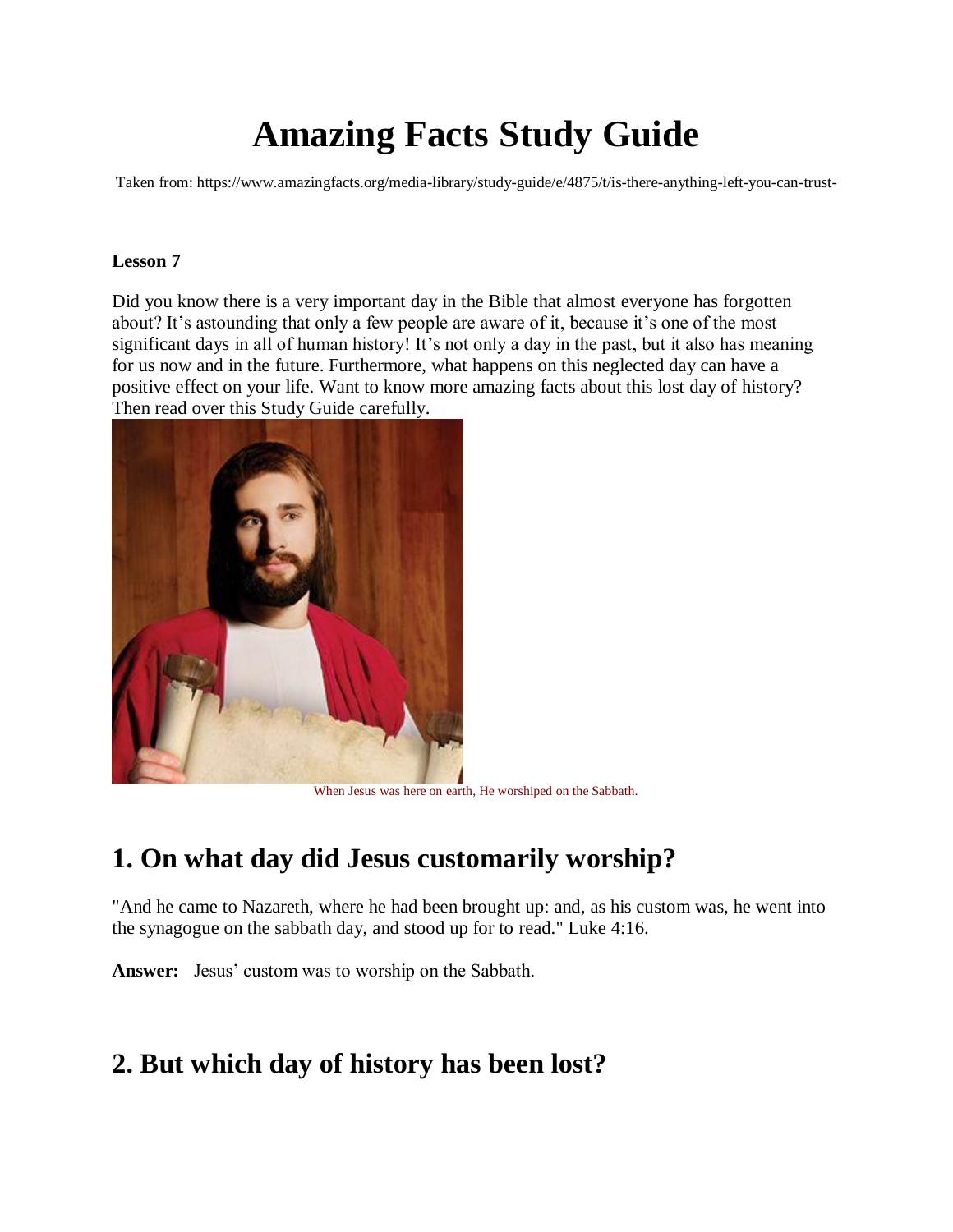"The seventh day is the Sabbath of the Lord your God" (Exodus 20:10). "When the Sabbath was past … very early in the morning, on the first day of the week, they came to the tomb when the sun had risen" (Mark 16:1, 2).



**Answer:** A little detective work is necessary to answer this question. Many believe that the Sabbath is the first day of the week, Sunday, but the Bible actually says that the Sabbath is the day that comes just before the first day of the week. According to Scripture, the Sabbath is the seventh day of the week—that is, Saturday.



# **3. Where did the Sabbath come from?**

"In the beginning God created the heavens and the earth. … And on the seventh day God ended His work which He had done, and He rested on the seventh day from all His work which He had done. Then God blessed the seventh day and sanctified it" (Genesis 1:1; 2:2, 3).

**Answer:** God made the Sabbath at the time of Creation, when He made the world. He rested on the Sabbath and blessed and sanctified it—that is, He set it apart for a holy use.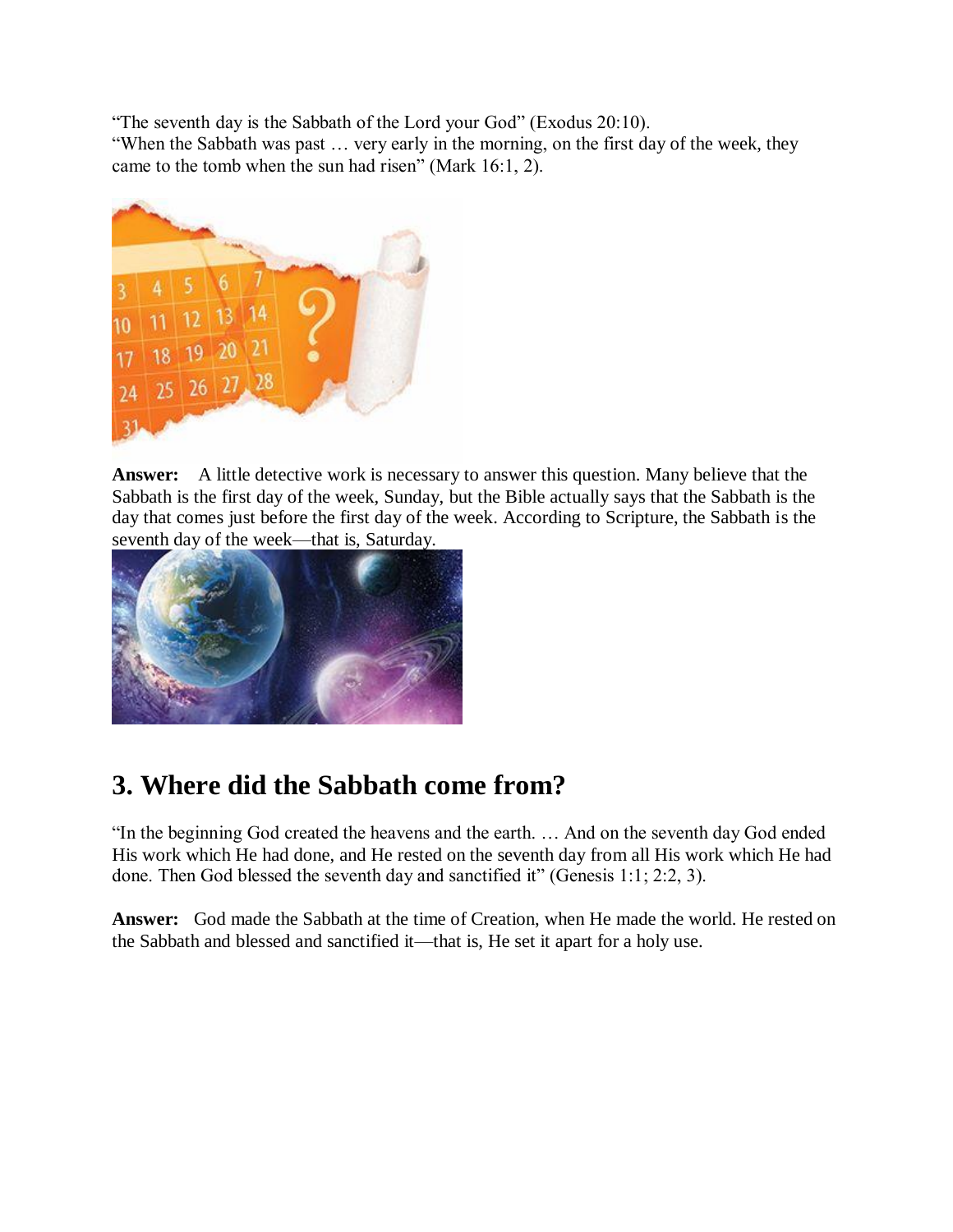

# **4. What does God say about the Sabbath in the Ten Commandments?**

"Remember the Sabbath day, to keep it holy. Six days you shall labor and do all your work, but the seventh day is the Sabbath of the Lord your God. In it you shall do no work: you, nor your son, nor your daughter, nor your male servant, nor your female servant, nor your cattle, nor your stranger who is within your gates. For in six days the Lord made the heavens and the earth, the sea, and all that is in them, and rested the seventh day. Therefore the Lord blessed the Sabbath day and hallowed it" (Exodus 20:8–11).

"Then the Lord delivered to me two tablets of stone written with the finger of God" (Deuteronomy 9:10).

**Answer:** In the fourth of the Ten Commandments, God says we are to observe the seventh-day Sabbath as His holy day. It seems God knew that people would be prone to forget His Sabbath, so He began this commandment with the word "remember."



# **5. But haven't the Ten Commandments been changed?**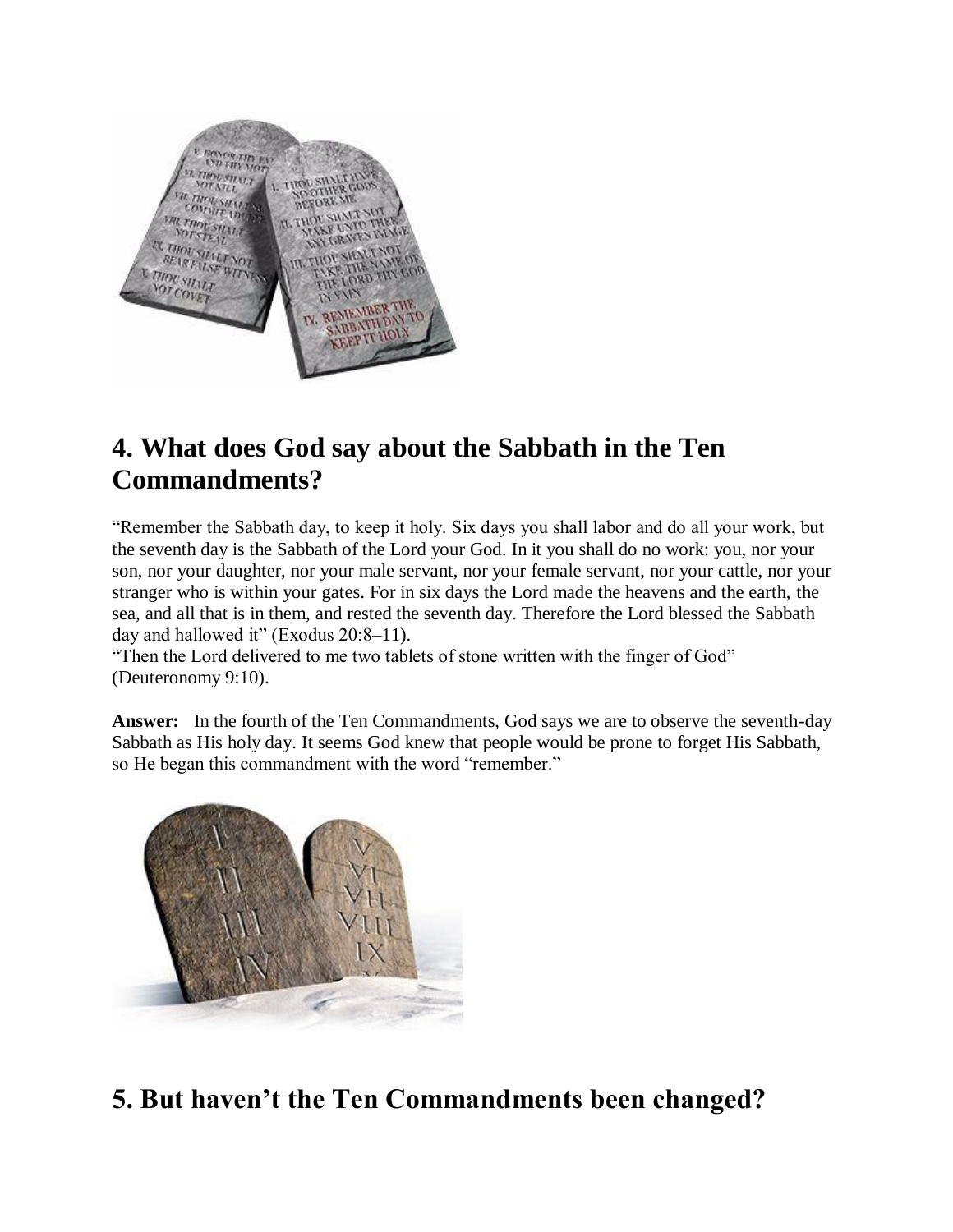Exodus 20:1 says, "God spoke all these words, saying … [the Ten Commandments follow in verses 2–17]." God said, "My covenant I will not break, nor alter the word that has gone out of My lips" (Psalm 89:34). Jesus said, "It is easier for heaven and earth to pass away than for one tittle of the law to fail" (Luke 16:17).

**Answer:** No, indeed! It is impossible for any of God's moral law to change. All Ten Commandments are still binding today. Just as the other nine commandments haven't changed, neither has the fourth commandment.



# **6. Did the apostles keep the Sabbath on the seventh day?**

"Then Paul, as his custom was, went in to them, and for three Sabbaths reasoned with them from the Scriptures" (Acts 17:2).

"Paul and his party … went into the synagogue on the Sabbath day and sat down" (Acts 13:13, 14).

"On the Sabbath day we went out of the city to the riverside, where prayer was customarily made; and we sat down and spoke to the women who met there" (Acts 16:13).

"[Paul] reasoned in the synagogue every Sabbath, and persuaded both Jews and Greeks" (Acts 18:4).

**Answer:** Yes. The book of Acts makes it clear that Paul and the early church kept the Sabbath.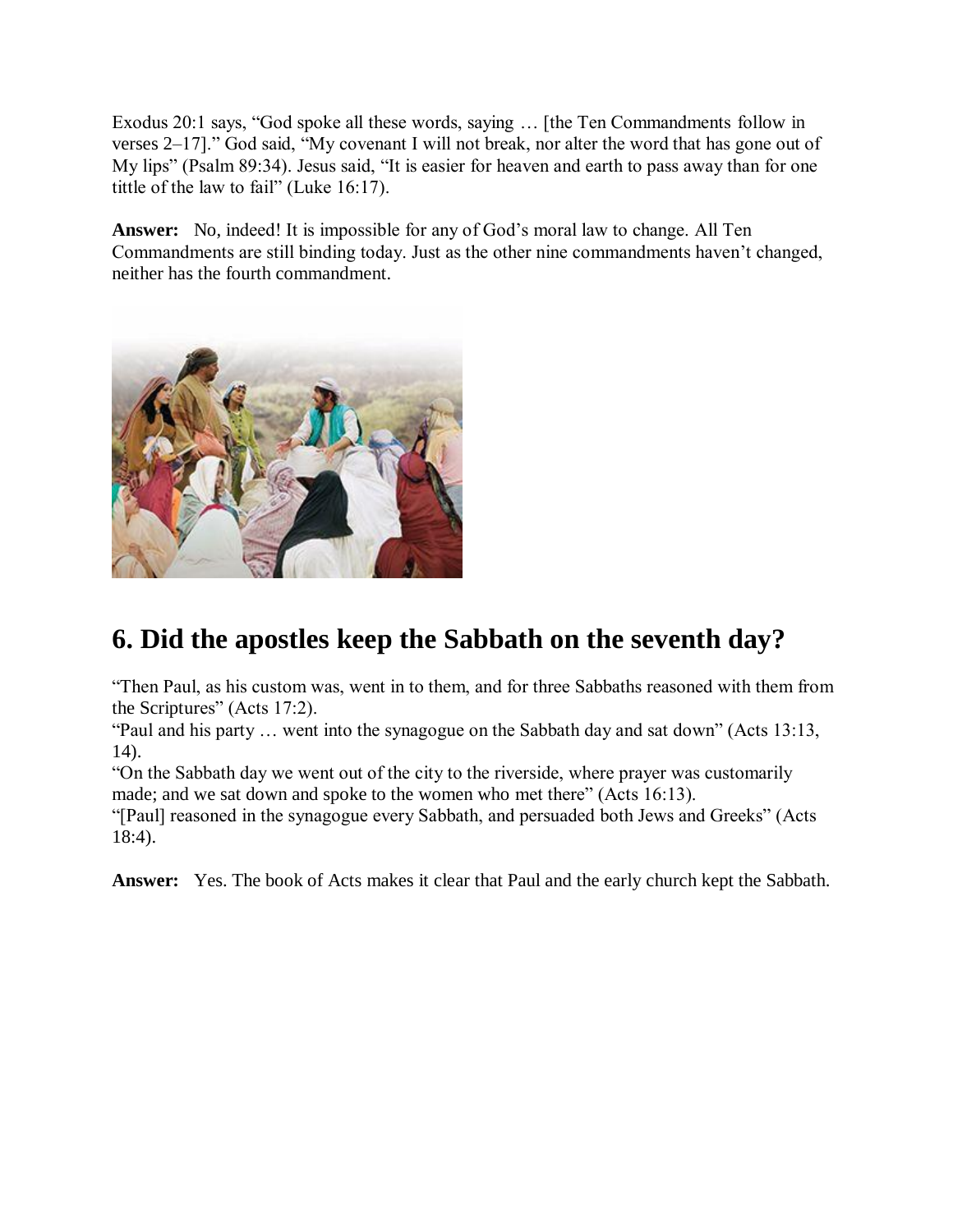

### **7. Did the Gentiles also worship on the seventh-day Sabbath?**

God said, "Blessed is the man … who keeps from defiling the Sabbath. … Also the sons of the foreigner who join themselves to the Lord … everyone who keeps from defiling the Sabbath, and holds fast My covenant—even them I will bring to My holy mountain, and make them joyful in My house of prayer … for My house shall be called a house of prayer for all nations" (Isaiah 56:2, 6, 7, emphasis added).

The apostles taught it: "When the Jews went out of the synagogue, the Gentiles begged that these words might be preached to them the next Sabbath. … On the next Sabbath almost the whole city came together to hear the word of God" (Acts 13:42, 44, emphasis added).

"He reasoned in the synagogue every Sabbath, and persuaded both Jews and Greeks" (Acts 18:4, emphasis added)

**Answer:** The apostles in the early church not only obeyed God's Sabbath command, but they also taught the converted Gentiles to worship on Sabbath.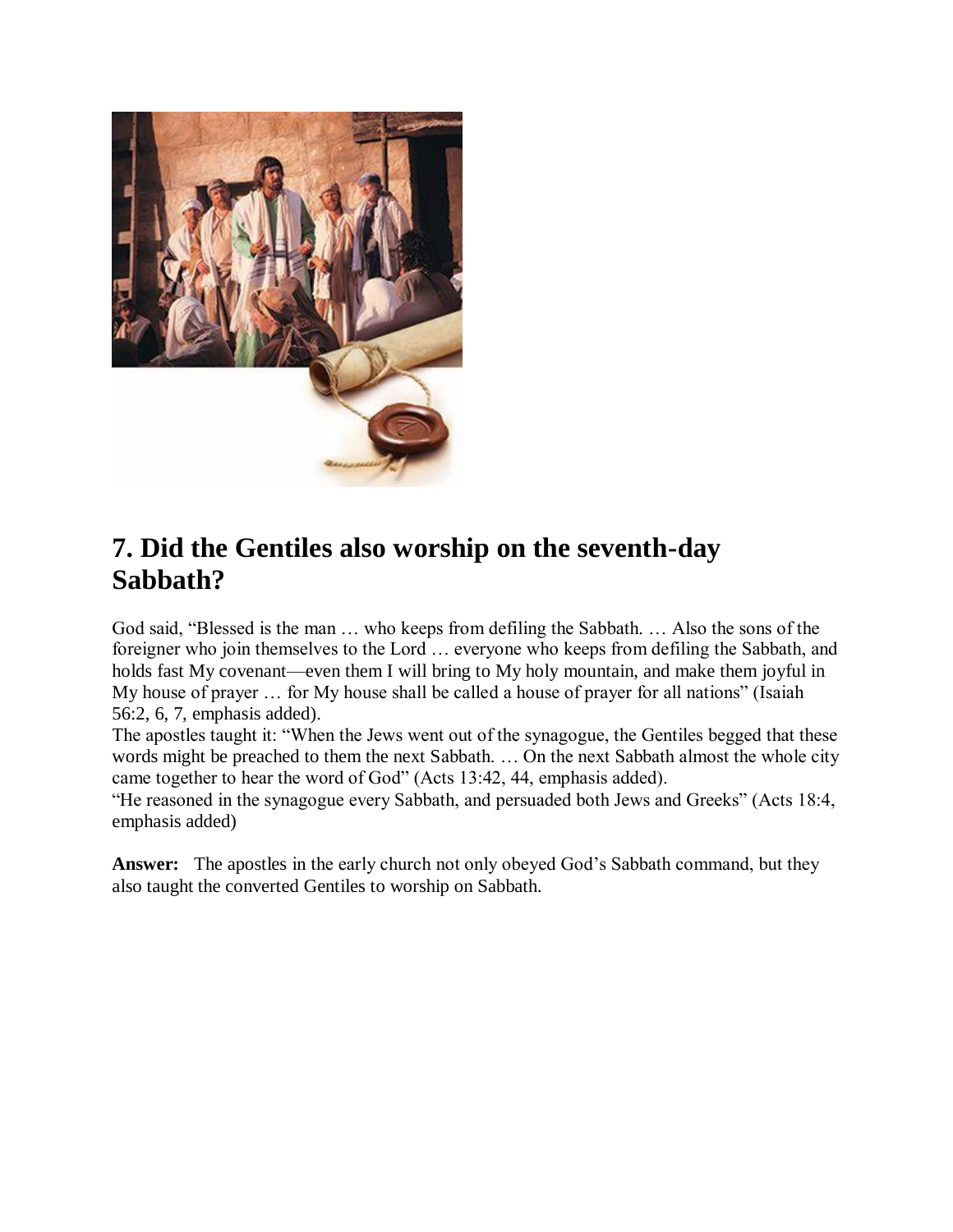

# **8. But wasn't the Sabbath changed to Sunday?**



**Answer:** No. There is no suggestion anywhere in the Scriptures that Jesus, His Father, or the apostles ever—at any time, under any circumstance—changed the holy seventh-day Sabbath to any other day. Indeed, the Bible teaches the opposite. Consider the evidence for yourself:

### **A. God blessed the Sabbath.**

"The Lord blessed the Sabbath day and hallowed it" (Exodus 20:11). "God blessed the seventh day and sanctified it" (Genesis 2:3).

### **B. Christ expected His people to be still keeping the Sabbath in A.D. 70 when Jerusalem was destroyed.**

Knowing full well that Jerusalem would be destroyed by Rome in A.D. 70, Jesus warned His followers of that time, saying, "But pray ye that your flight be not in the winter, *neither on the sabbath day*." (Matthew 24:20, emphasis added). Jesus made it clear that His people would be keeping the Sabbath even 40 years after His resurrection.

### **C. The women who came to anoint Christ's dead body kept the Sabbath. " (Mark 15:37,**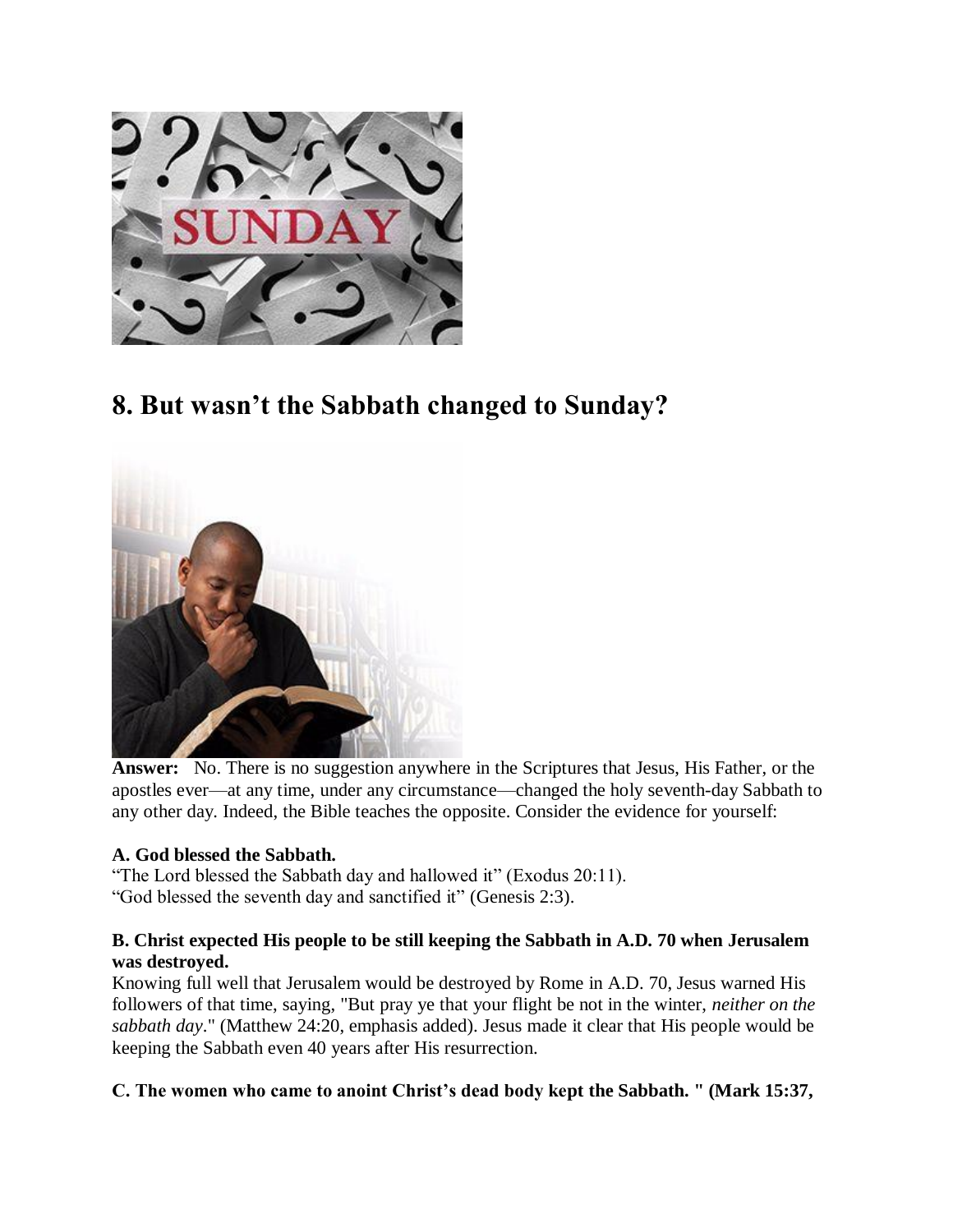#### **42), which is now called Good Friday.**

Jesus died on "the day before the Sabbath" (Mark 15:37, 42), which is often called "Good Friday." The women prepared spices and ointments to anoint His body, then "rested on the Sabbath according to the commandment" (Luke 23:56). Only "when the Sabbath was past" (Mark 16:1) did the women come "on the first day of the week" (Mark 16:2) to continue their sad work. They then found Jesus "rose early on the first day of the week" (verse 9), commonly called "Easter Sunday." Please note that the Sabbath "according to the commandment" was the day preceding Easter Sunday, which we now call Saturday.

### **D. Luke, the author of Acts, doesn't refer to any change of the day of worship.**

There's no biblical record of a change. In the book of Acts, Luke says that he wrote his Gospel (the book of Luke) about "all" of Jesus' teachings (Acts 1:1–3). But he never wrote about a change of the Sabbath.



Everybody in God's eternal kingdom will keep the Sabbath holy.

### **9. Some people say the Sabbath will be kept in God's new earth. Is this correct?**

" 'For as the new heavens and the new earth which I will make shall remain before Me,' says the Lord, 'So shall your descendants and your name remain. And it shall come to pass that from one New Moon to another, and from one Sabbath to another, all flesh shall come to worship before Me,' says the Lord" (Isaiah 66:22, 23).

**Answer:** Yes. The Bible says the saved people of all ages will keep the Sabbath in the new earth.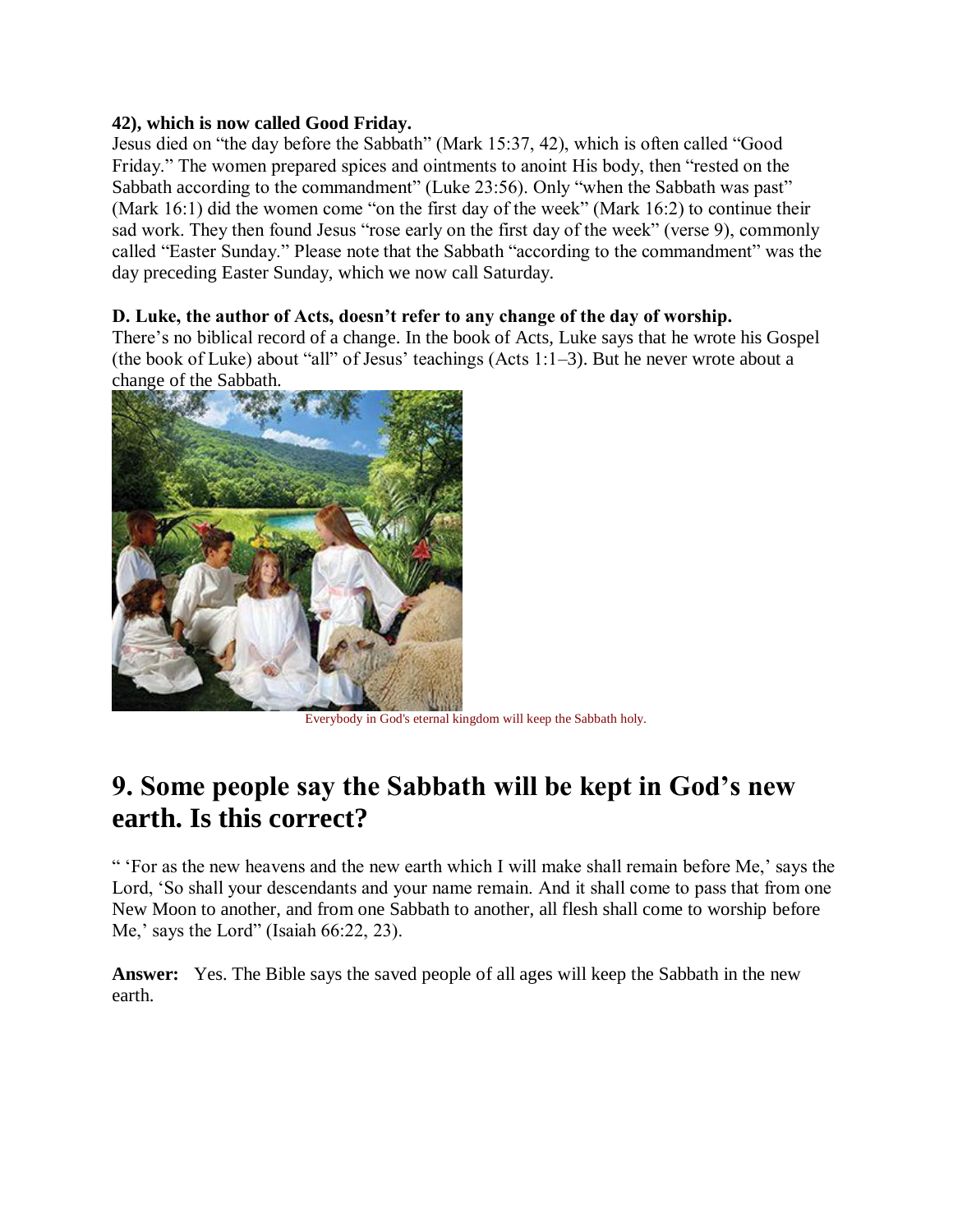

# **10. But isn't Sunday the Lord's Day?**

"Call the Sabbath a delight, the holy day of the Lord" (Isaiah 58:13). "The Son of Man is Lord even of the Sabbath" (Matthew 12:8).

**Answer:** The Bible speaks of the "Lord's Day" in Revelation 1:10, so the Lord does have a special day. But no verse of Scripture refers to Sunday as the Lord's Day. Rather, the Bible plainly identifies the seventh-day Sabbath as the Lord's Day. The only day the Lord has ever blessed and claimed as His own is the seventh-day Sabbath.



Jesus instituted baptism--not Sunday keeping--in honor of His resurrection.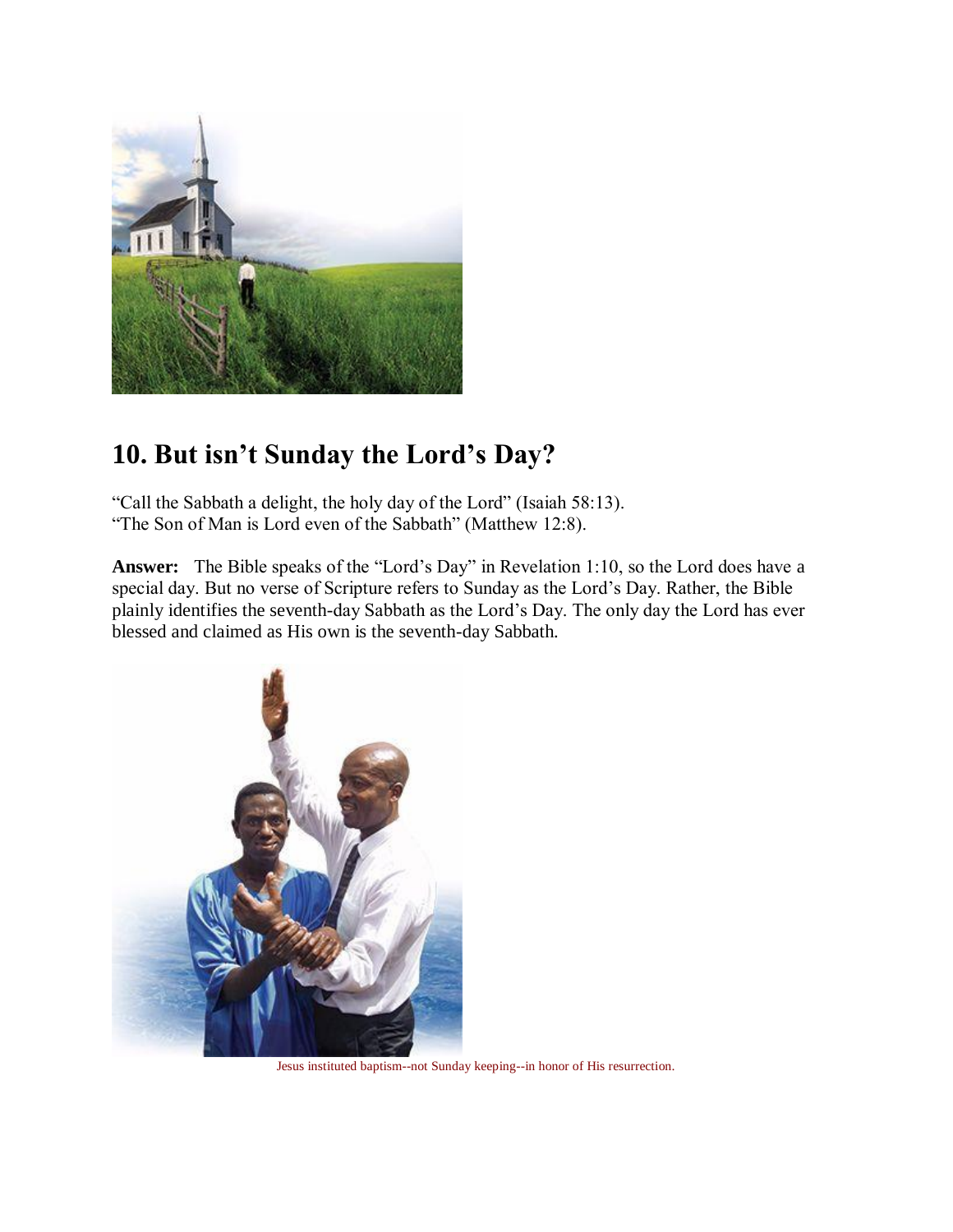# **11. Shouldn't we keep Sunday holy in honor of Christ's resurrection?**

"Do you not know that as many of us as were baptized into Christ Jesus were baptized into His death? Therefore we were buried with Him through baptism into death, that just as Christ was raised from the dead by the glory of the Father, even so we also should walk in newness of life. For if we have been united together in the likeness of His death, certainly we also shall be in the likeness of His resurrection, knowing this, that our old man was crucified with Him, that the body of sin might be done away with, that we should no longer be slaves of sin" (Romans 6:3– 6).

**Answer:** No! The Bible never suggests keeping Sunday holy in honor of the resurrection or for any other reason. We honor Christ by obeying His direct commandments (John 14:15)—not by substituting man-made traditions in place of His eternal law.



# **12. Well, if Sunday-keeping isn't in the Bible, whose idea was it?**

"He … shall intend to change times and law" (Daniel 7:25). "You have made the commandment of God of no effect by your tradition. … And in vain they worship Me, teaching as doctrines the commandments of men" (Matthew 15:6, 9). "Her priests have violated My law and profaned My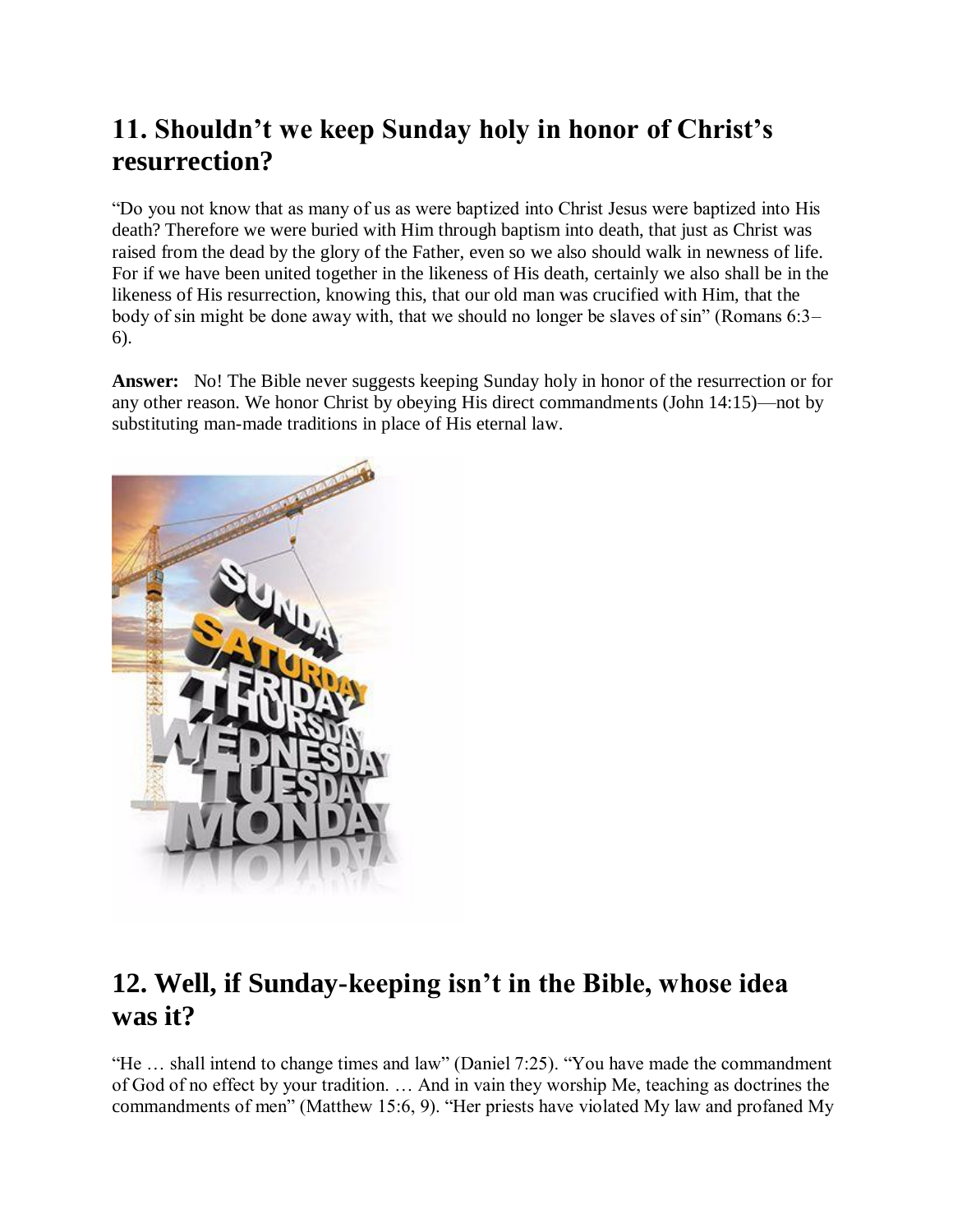holy things. ... Her prophets plastered them with untempered mortar ... saying, 'Thus says the Lord God,' when the Lord had not spoken" (Ezekiel 22:26, 28).

**Answer:** About 300 years after Jesus' resurrection, partly because of hatred against the Jews, misguided men suggested that God's holy day of worship be changed from Saturday to Sunday. God predicted it would happen, and it did. This error was passed on to our unsuspecting generation as fact. However, Sunday-keeping is a tradition of mere men and breaks God's law, which commands Sabbath-keeping. Only God can make a day holy. God blessed the Sabbath, and when God blesses, no man can "reverse it" (Numbers 23:20).



## **13. But isn't it dangerous to tamper with God's law?**

"You shall not add to the word which I command you, nor take from it, that you may keep the commandments of the Lord your God which I command you" (Deuteronomy 4:2). "Every word of God is pure. … Do not add to His words, lest He rebuke you, and you be found a liar" (Proverbs 30:5, 6).

**Answer:** God has forbidden people to change His law, either by deletions or additions. Tampering with God's law is one of the most dangerous things a person can do, because God's law is perfect and is designed to protect us from evil.

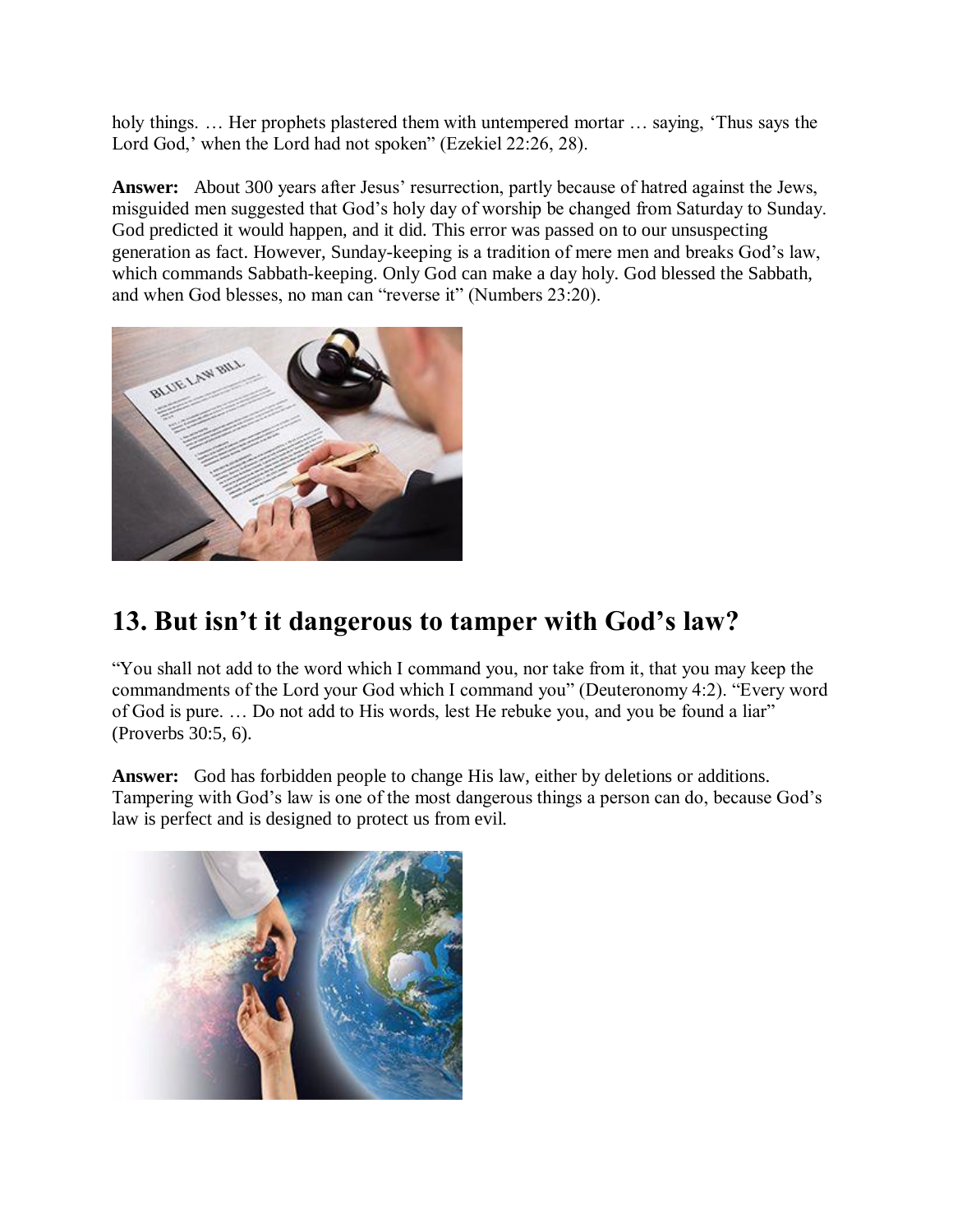### **14. Why did God make the Sabbath anyway?**

#### *A. Sign of Creation.*

"Remember the Sabbath day, to keep it holy. … For in six days the Lord made the heavens and the earth, the sea, and all that is in them, and rested the seventh day. Therefore the Lord blessed the Sabbath day and hallowed it" (Exodus 20:8, 11).

### *B. Sign of redemption and sanctification.*

"I also gave them My Sabbaths, to be a sign between them and Me, that they might know that I am the Lord who sanctifies them" (Ezekiel 20:12).

**Answer:** God gave the Sabbath as a twofold sign: (1) It is a sign that He created the world in six literal days, and (2) it is also a sign of God's mighty power to redeem and sanctify people. It is a natural response for the Christian to love the seventh-day Sabbath as God's precious sign of Creation and redemption (Exodus 31:13, 16, 17; Ezekiel 20:20). It is very disrespectful to trample upon God's Sabbath. In Isaiah 58:13, 14, God says all who would be blessed must get their feet off His holy day.



# **15. How important is keeping the Sabbath holy?**

"Sin is lawlessness [transgression of the law]" (1 John 3:4).

"The wages of sin is death" (Romans 6:23).

"Whoever shall keep the whole law, and yet stumble in one point, he is guilty of all" (James  $2:10$ ).

"Christ also suffered for us, leaving us an example, that you should follow His steps" (1 Peter  $2:21$ ).

"He became the author of eternal salvation to all who obey Him" (Hebrews 5:9).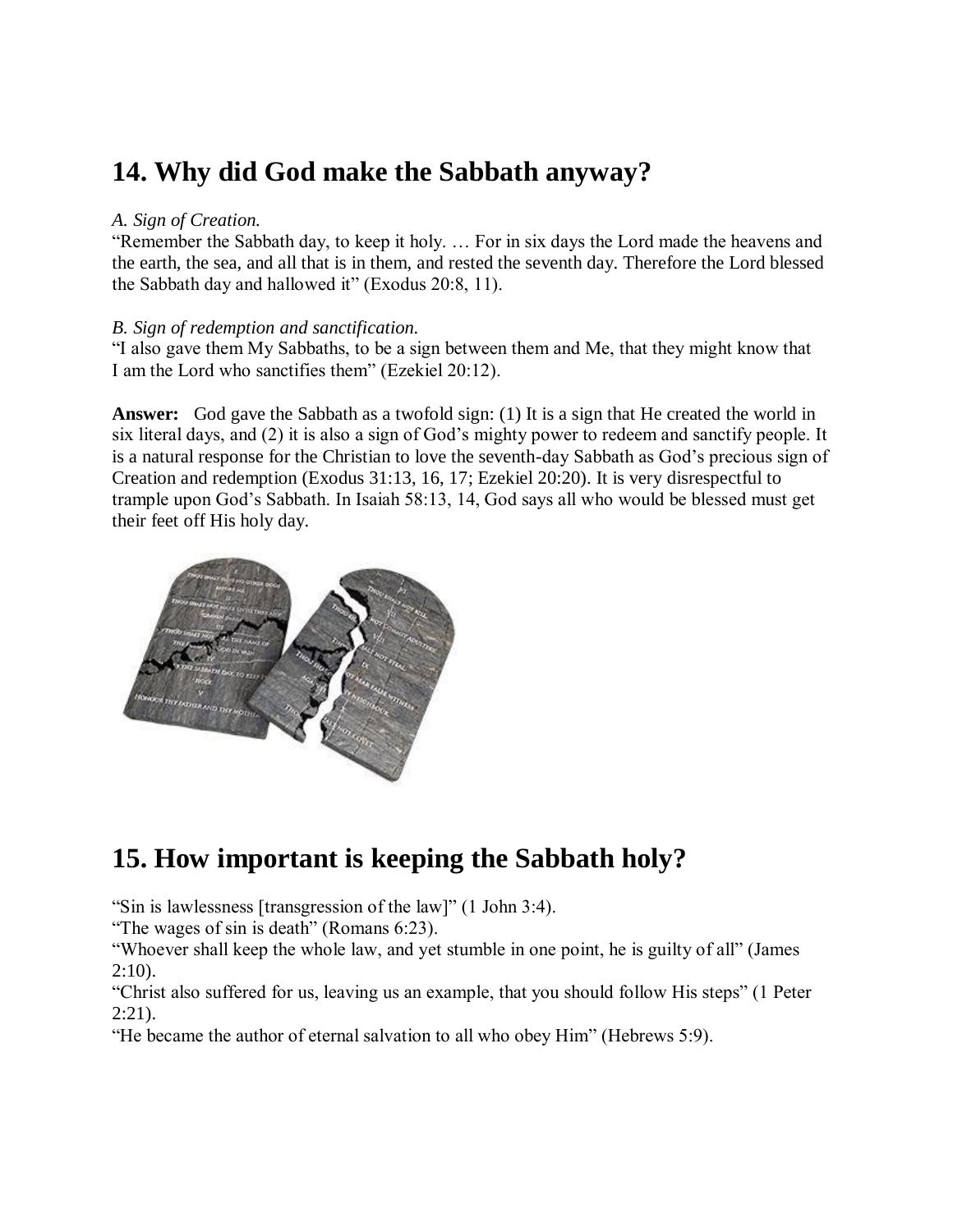**Answer:** It is a matter of life and death. The Sabbath is protected and upheld by the fourth commandment of God's law. The deliberate breaking of any one of the Ten Commandments is sin. Christians will gladly follow Christ's example of Sabbath keeping.



# **16. How does God feel about religious leaders ignoring the Sabbath?**

"Her priests have violated My law and profaned My holy things; they have not distinguished between the holy and unholy … and they have hidden their eyes from My Sabbaths, so that I am profaned among them. … Therefore I have poured out My indignation on them" (Ezekiel 22:26, 31).

**Answer:** While there are some religious leaders who keep Sunday sacred because they don't know any better, those who deliberately do so profane what God has called holy. In hiding their eyes from God's true Sabbath, many religious leaders have caused others to profane it. Millions have been misled on this matter. Jesus rebuked the Pharisees for pretending to love God while making void one of the Ten Commandments by their tradition (Mark 7:7–13).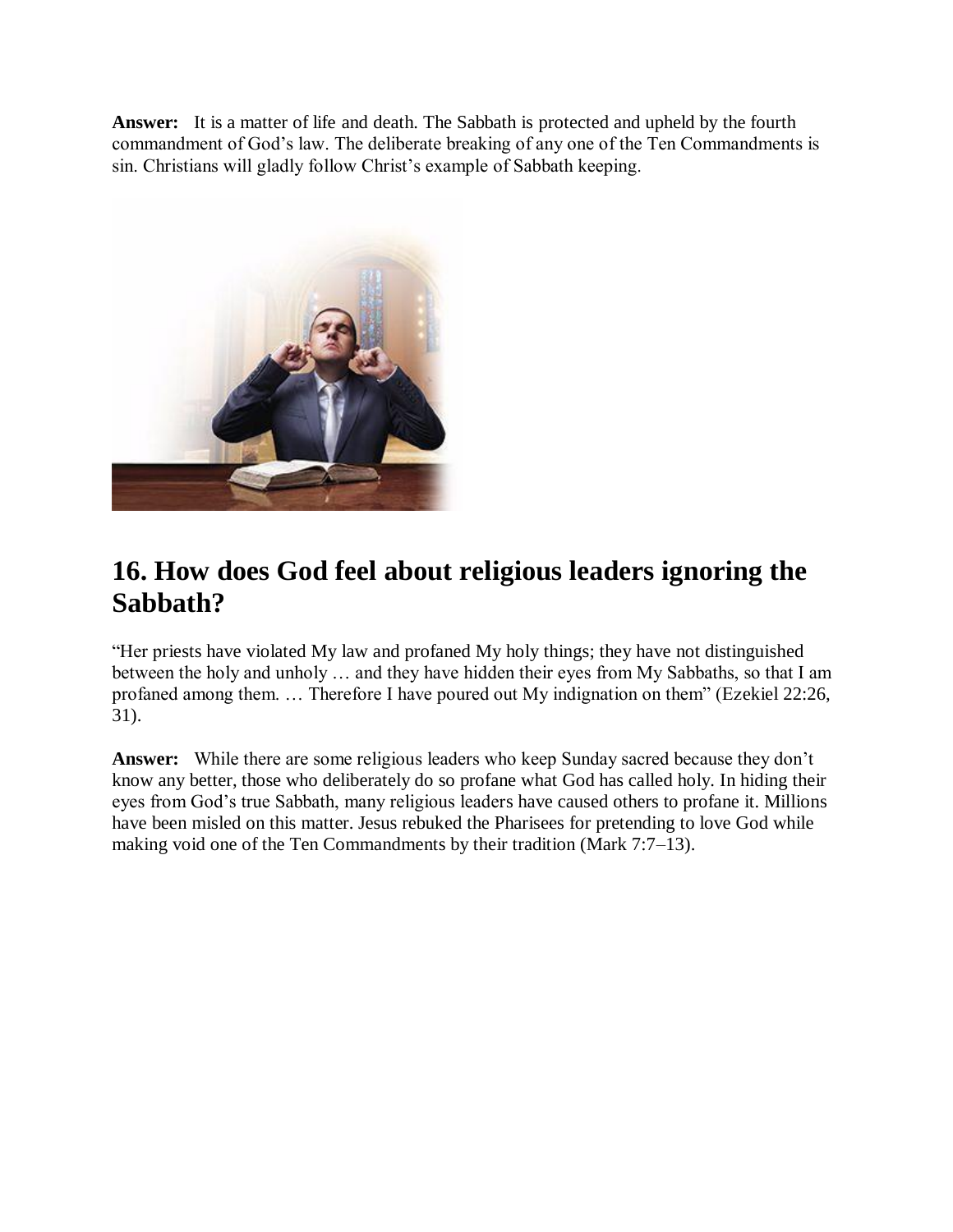

# **17. Does Sabbath keeping really affect people personally?**

"If you love Me, keep My commandments" (John 14:15).

"To him who knows to do good and does not do it, to him it is sin" (James 4:17).

"Blessed are those who do His commandments, that they may have the right to the tree of life, and may enter through the gates into the city" (Revelation 22:14).

"He [Jesus] said to them, 'The Sabbath was made for man, and not man for the Sabbath' " (Mark  $2:27$ ).

**Answer:** Yes! The Sabbath is a gift from God, who made it for you as a respite from the world! It's natural that the people who love Him would want to keep His Sabbath commandment. Indeed, love without commandment-keeping is really not love at all (1 John 2:4). It's a decision we all must make, and we cannot avoid it. The good news is that choosing to keep the Sabbath will bless you profoundly!

On the Sabbath, you can feel free to cease—guilt-free!—your regular daily activities, such as work and shopping, and, instead, spend time with the Creator of the universe. Worshiping God with other believers, spending time with family, walking in nature, reading spiritually uplifting materials, and even visiting and encouraging the sick are all good ways to keep the Sabbath holy. After the stress of six days of work, God has given you the gift of the Sabbath to rest from your labors and to feed your soul. You can trust that He knows what's best for you!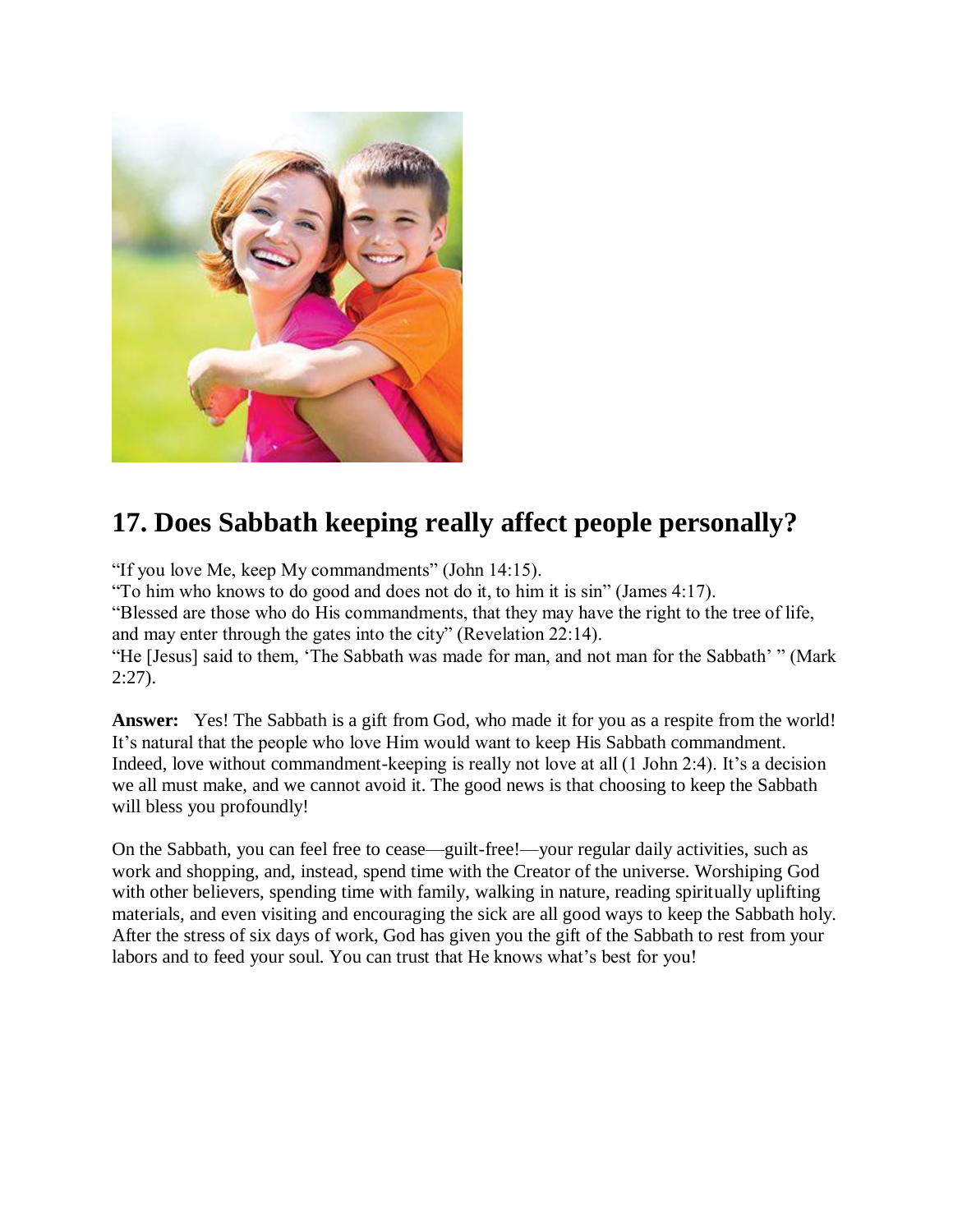

### **18. Would you like to honor God by keeping His seventh-day Sabbath holy?**

**Answer:**

### **Thought Questions**

### **1. But isn't the Sabbath for the Jews only?**

No. Jesus said, "The Sabbath was made for man" (Mark 2:27). It is not for the Jews only, but for mankind—all men and women everywhere. The Jewish nation did not even exist until 2,500 years after the Sabbath was made.

### **2. Isn't Acts 20:7–12 proof that the disciples kept Sunday as a holy day?**

According to the Bible, each day begins at sundown and ends at the next sundown (Genesis 1:5, 8, 13, 19, 23, 31; Leviticus 23:32) and the dark part of the day comes first. So Sabbath begins Friday night at sundown and ends Saturday night at sundown. This meeting discussed in Acts 20 was held on the dark part of Sunday, or on what we now call Saturday night. It was a Saturday night meeting, and it lasted until midnight. Paul was on a farewell tour and knew he would not see these people again (verse 25). No wonder he preached so long! (No regular weekly service would have lasted all night.) Paul was "ready to depart the next day" (verse 7). The breaking of bread has no particular significance here, because they broke bread daily (Acts 2:46). There is no indication in this passage that the first day is holy, nor that these early Christians considered it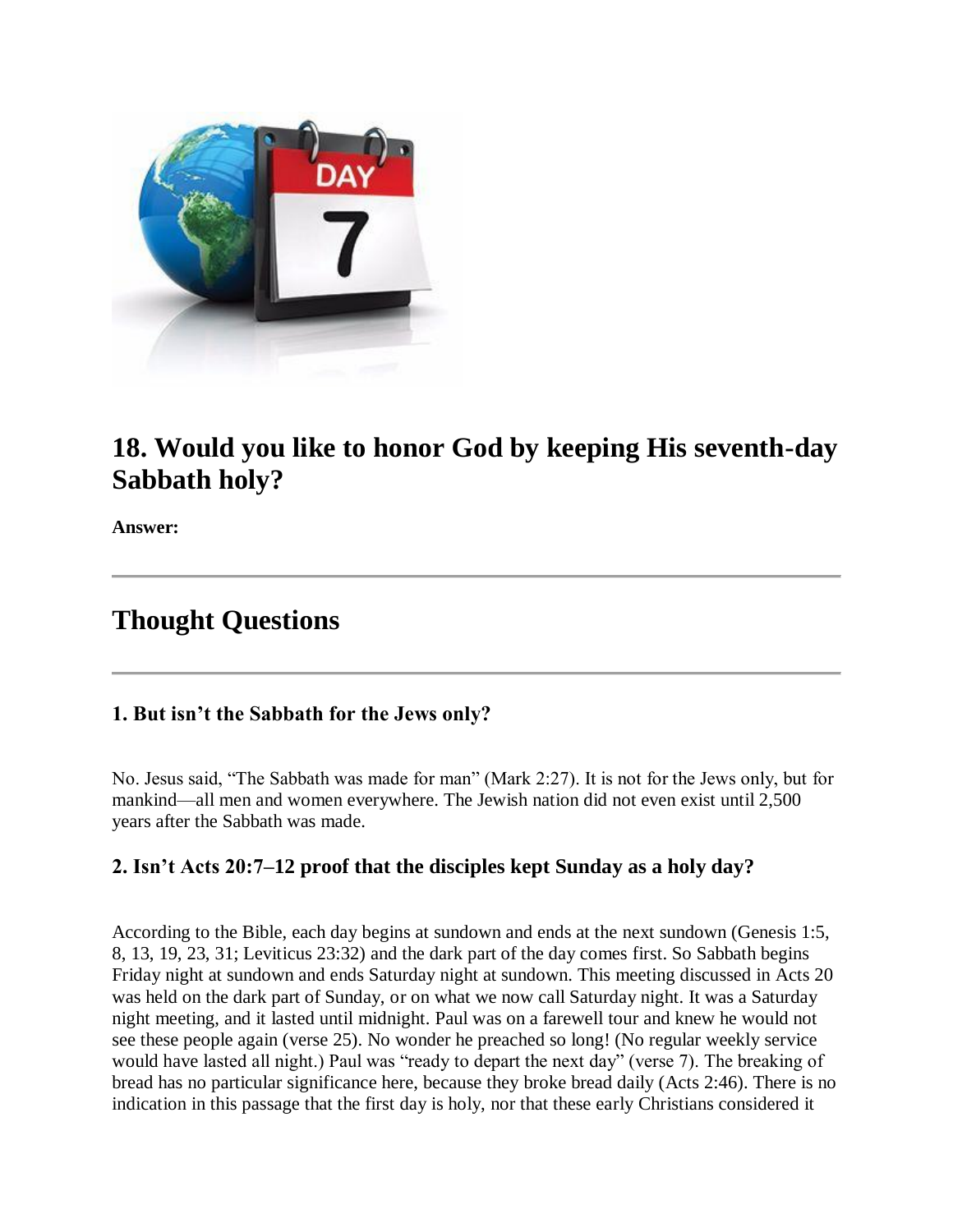so. Nor is there any evidence that the Sabbath had been changed. (Incidentally, this meeting is probably mentioned only because of the miracle of raising Eutychus back to life after he fell to his death.) In Ezekiel 46:1, God refers to Sunday as one of the six "working days."

### **3. Doesn't 1 Corinthians 16:1,2 speak of Sunday school offerings?**

No. There is no reference here to a public worship meeting. The money was to be laid aside privately at home. Paul was writing to ask the churches in Asia Minor to assist their povertystricken brethren in Jerusalem (Romans 15:26–28). These Christians all kept Sabbath holy, so Paul suggested that on Sunday morning, after the Sabbath was over, they put aside something for their needy brethren so it would be on hand when he came. It was to be done privately—in other words, at home. There is no reference here to Sunday as a holy day.

### **4. But hasn't time been lost and the days of the week changed since the time of Christ?**

No. Scholars and historians agree that although the calendar has changed, the weekly seven-day cycle never has. Therefore, you can be certain that our seventh day is the same seventh day Jesus kept holy!

### **5. Isn't John 20:19 the record of the disciples instituting Sunday keeping in honor of the resurrection?**

No. The disciples at this time did not believe that the resurrection had taken place. They had met there "for fear of the Jews." When Jesus appeared in their midst, He rebuked them "because they did not believe those who had seen Him after He had risen" (Mark 16:14). There is no implication that they counted Sunday as a holy day. Only eight texts in the New Testament mention the first day of the week, and none of them implies that it is holy.

### **6. Doesn't Colossians 2:14–17 do away with the seventh-day Sabbath?**

Not at all. It refers only to the annual, ceremonial sabbaths that were "a shadow of things to come" and not to the seventh-day Sabbath. There were seven yearly holy days, or festivals, in ancient Israel that were also called sabbaths (see Leviticus 23). These were in addition to, or "besides the Sabbaths of the Lord" (Leviticus 23:38), or seventh-day Sabbath. Their main significance was in foreshadowing, or pointing to, the cross and ended at the cross. God's seventh-day Sabbath was made before Adam's sin, and therefore could foreshadow nothing about deliverance from sin. That's why Colossians 2 differentiates and specifically mentions the sabbaths that were "a shadow."

### **7. According to Romans 14:5, isn't the day we keep a matter of personal opinion?**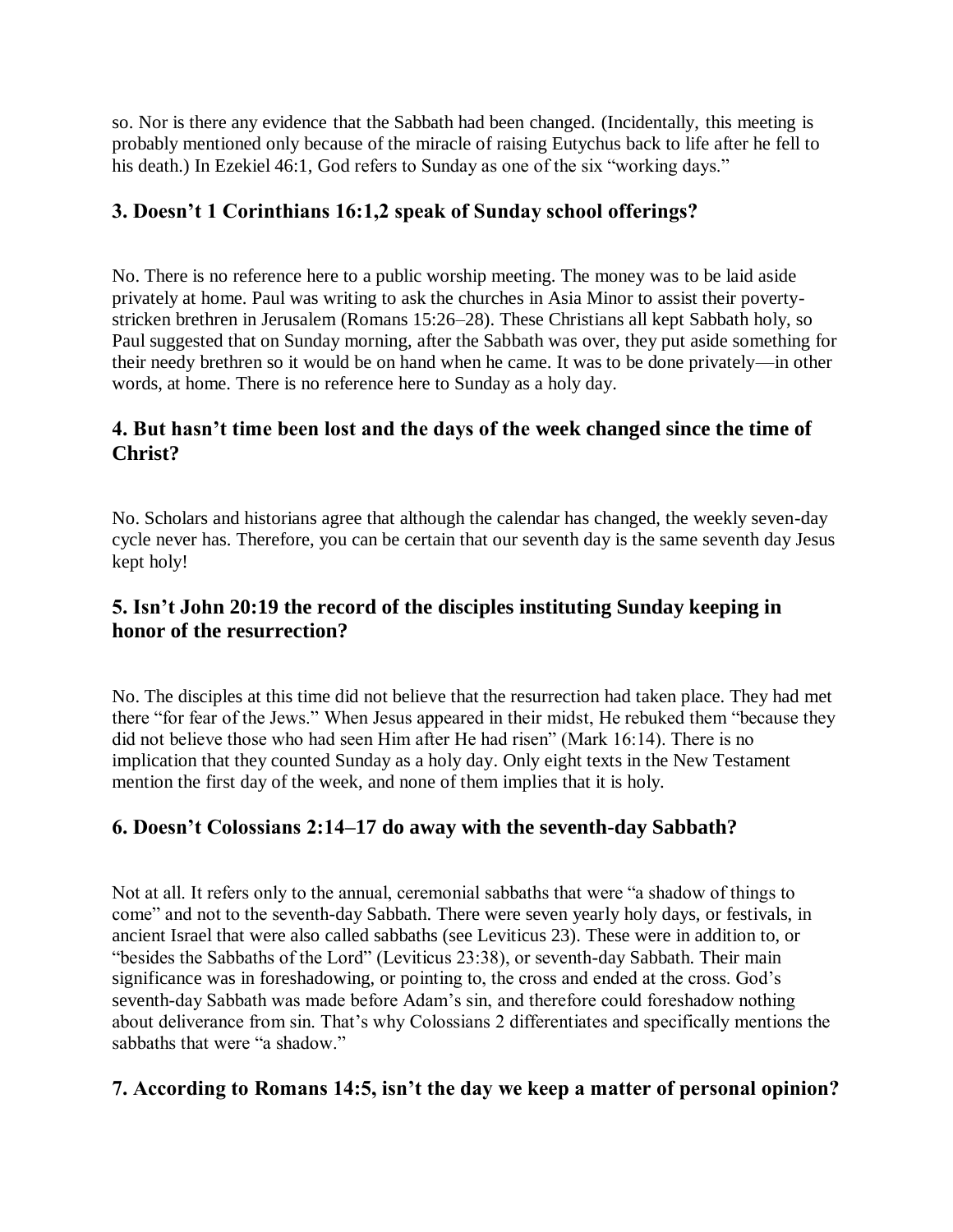Notice that the whole chapter is on judging one another (verses 4, 10, 13) "over doubtful things" (verse 1). The issue here is not over the seventh-day Sabbath, which is a part of the moral law, but over other religious days. Jewish Christians were judging Gentile Christians for not observing them. Paul is simply saying, "Don't judge each other. That ceremonial law is no longer binding."

# **Quiz Questions**

### **1. Jesus kept (1)**

- \_\_\_\_\_\_\_\_ Sunday as a holy day.
- The seventh-day Sabbath holy.
- **Every other day holy.**

### **2. The Lord's day is (1)**

- \_\_\_\_\_ Sunday, the first day of the week.
- \_\_\_\_\_ Sabbath, the seventh day of the week.
- \_\_\_\_\_ Any day that we dedicate to the Lord.

### **3. The Sabbath was made (1)**

- \_\_\_\_\_ For the Jews only.
- \_\_\_\_\_ By God at Creation for all men and women everywhere for all time.
- \_\_\_\_\_ Only for people who lived in the Old Testament times.

### **4. The change from Sabbath to Sunday was made by (1)**

- \_\_\_\_\_ Christ.
- \_\_\_\_\_ The apostles.
- \_\_\_\_\_ Misguided men.

### **5. God's law, which includes the Sabbath commandment, (1)**

- \_\_\_\_\_ Is no longer in effect today.
- \_\_\_\_\_ Can never change. It is still binding today.
- Ended at the death of Christ.

### **6. In the New Testament church the converted Gentiles and the apostles (1)**